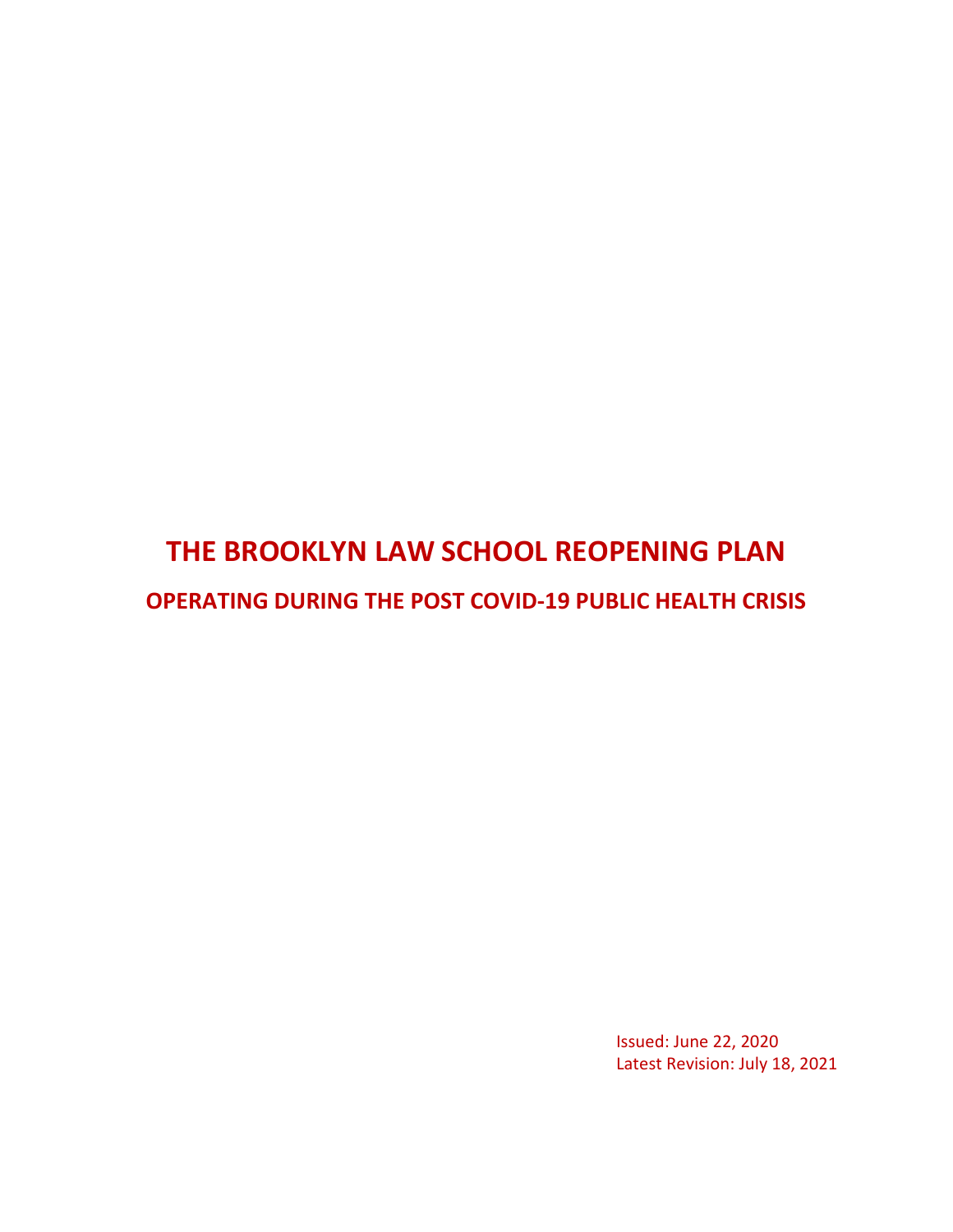## **CORE COVID-19 TEAM AND SITE SAFETY MONITORS**

Brooklyn Law School has assembled a small core of administrators to implement and monitor the reopening plan and guide the Law School's reopening efforts. They may be contacted at any time regarding COVID-19 related matters.

Mark Hampton, Executive Vice President for Administration & Finance; Chief Business Officer [mark.hampton@brooklaw.edu](mailto:mark.hampton@brooklaw.edu) Office: (718) 780-0650

Christina Mulligan, Vice Dean [christina.mulligan@brooklaw.edu](mailto:christina.mulligan@brooklaw.edu) Office: (718) 780-7543

Stephanie Vullo, General Counsel and Chief Compliance Officer [stephanie.vullo@brooklaw.edu](mailto:stephanie.vullo@brooklaw.edu) Office: (718) 780-0605

Jennifer Lang, Dean of Students [jennifer.lang@brooklaw.edu](mailto:jennifer.lang@brooklaw.edu) Office: (718) 780-0679

Louise Cohen, Covid Coordinator [louise.cohen@brooklaw.edu](mailto:louise.cohen@brooklaw.edu) Office: (718) 780-0377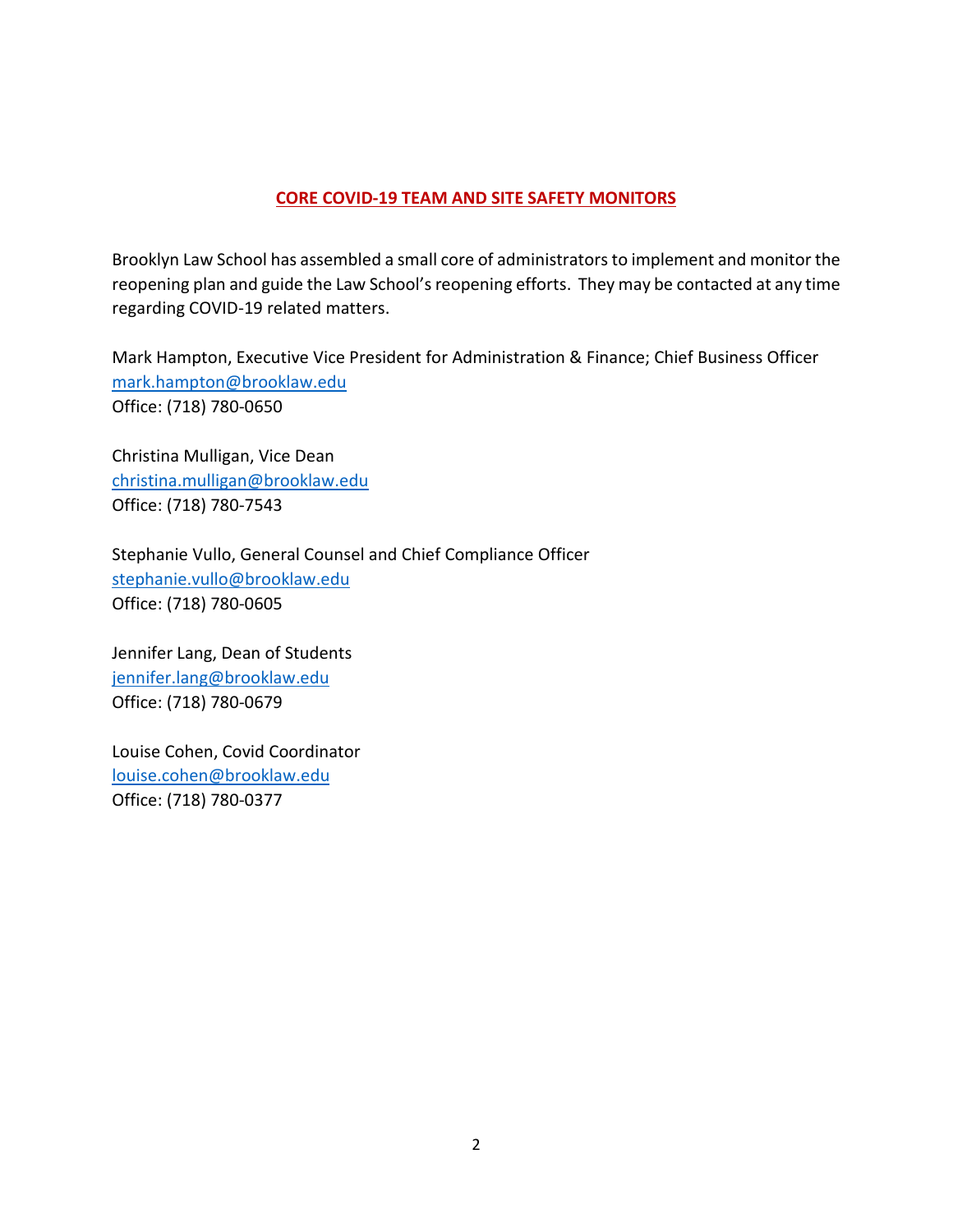## **INTRODUCTION**

The unprecedented advent of the "Novel Coronavirus" ("COVID-19") has presented the Brooklyn Law School community with many challenges. Gradual emergence from the aftermath of the COVID-19 crisis requires careful preparation, which is set forth in this New York State mandated reopening plan.

The purpose of this plan is to provide a framework for returning to operations after the New York State-mandated COVID-19 quarantine.<sup>1</sup> The goal of the framework is to: (1) contain the spread of COVID-19;<sup>[2](#page-2-1)</sup> (2) protect the Brooklyn Law School community and the public; (3) minimize the effect of safety measures and other precautions on our educational mission; and (4) ensure compliance with applicable federal, state, and local laws. This plan applies to administrators, staff, and faculty (who will be collectively referred to in this plan as "employees"), students, visitors, and third-party vendors who are on the Law School's premises at 250 Joralemon Street,205 State Street, and 148-150 Clinton Street. The foundation of this plan focuses on the sources of potential exposure including the vents and air circulation systems, lobbies, hallways, classrooms, study areas, cafeteria, event spaces, mail area, meeting rooms, offices, restrooms, and eating areas.

This reopening plan is based on the best available information at the time of publication. It was first issued one year ago on June 22, 2020. Since then, a COVID-19 vaccine has been developed and mass distributed to the public to reduce the chance of infection, and for those who are infected, to reduce the severity of the virus's effects. In addition, other efforts to contain the spread of COVID-19 have eliminated the need for government mandated lockdowns and isolations. However, the COVID-19 Delta Variant has emerged, causing infection rates to rise once again. Furthermore, the CDC has stated that vaccinated individuals can carry the COVID virus without any symptoms, thereby putting unvaccinated individuals at risk.

Therefore, based on the latest federal, state, and local information and guidelines, and the mandated vaccination of faculty, students, and staff in the Law School community, classroom instruction will be in-person, the workforce will be hybrid (remote and in-person workers), and safety protocols for those attending class or working at the Law School in person will be in place. We are hopeful, with the vaccination efforts by the New York State and New York City governments, that the level of immunity within the community will be sufficient to contain the spread of the COVID-19 virus (also known as "herd immunity") and allow us to return to full regular activities by Spring 2022.

<span id="page-2-0"></span><sup>1</sup> See New York State Executive Order 202.6, dated March 20, 2020.

<span id="page-2-1"></span><sup>&</sup>lt;sup>2</sup> See the "Resources" listed in Section VIII at the end of the plan for more information about COVID-19.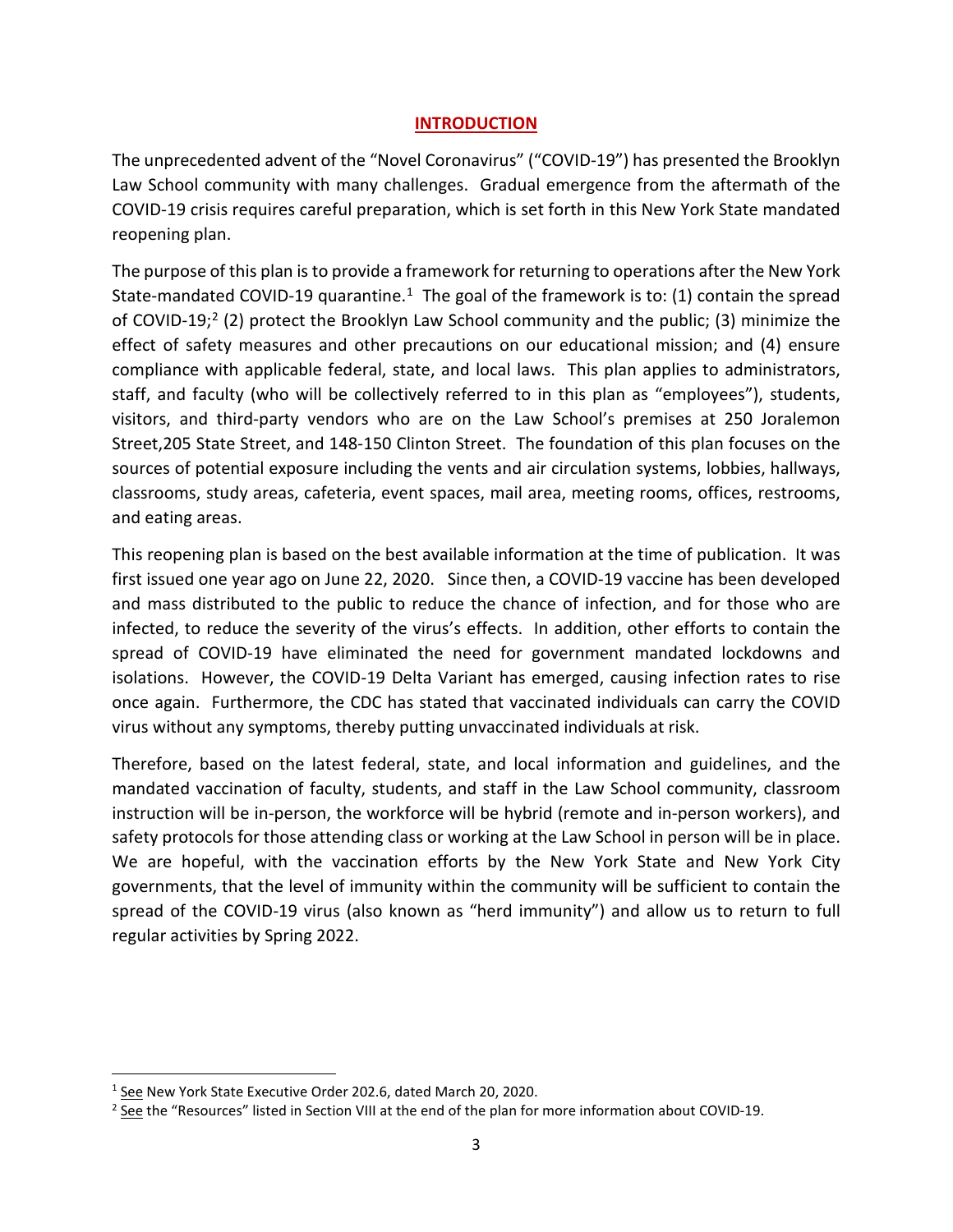## **THE REOPENING PLAN FOR FALL 2021**

## **I. ENGINEERING CONTROLS AND SAFETY MEASURES**

#### *Responsible Person and Main Contact: Steven Oleksiw, Director of Facilities*

Engineering controls are used to isolate employees and students from hazards in the workplace and academic environment without relying on human behavior. The following engineering controls and safety measures have been implemented by the Law School, where possible:

- Increasing air circulation and installing high-efficiency air filters where needed.
- Ensuring exhaust fans in restrooms are fully functional
- Ensuring the availability of hot water in all restrooms and kitchen sinks.
- Performing ongoing, rigorous sanitization of restrooms, common areas, and anywhere else with significant pedestrian traffic, in accordance with CDC and Department of Health guidelines, which are referenced at the end of this plan. Logs must be maintained that include date, time, and scope of cleaning and disinfecting.
- Promoting physical distance as and when needed in response to high rates of transmission by closing alternate stalls in restrooms, removing selected tables and chairs, and creating one-way staircases where possible.
- Installing motion sensors where possible in doorways, restrooms, classrooms, and offices.
- Installing touch-free amenities such as water fountains, hand dryers, and trash receptacles.
- Installing plexiglass or other dividers to create physical barriers where needed and appropriate, if such barriers do not impede airflow, ventilation, heating, or cooling.
- Ensuring that the proper receptacles are placed throughout the premises and near hand-sanitizer stations for the disposal of face coverings, wipes, and other soiled items.

# **II. SAFETY PRACTICES**

*Responsible Persons and Main Contacts: Mark Hampton, Executive VP & Chief Business Officer; Steven Oleksiw, Director of Facilities*

#### **A. MASKING**

Until further notice, both vaccinated and unvaccinated individuals are required to wear masks in indoor common areas of any property owned or operated by the Law School,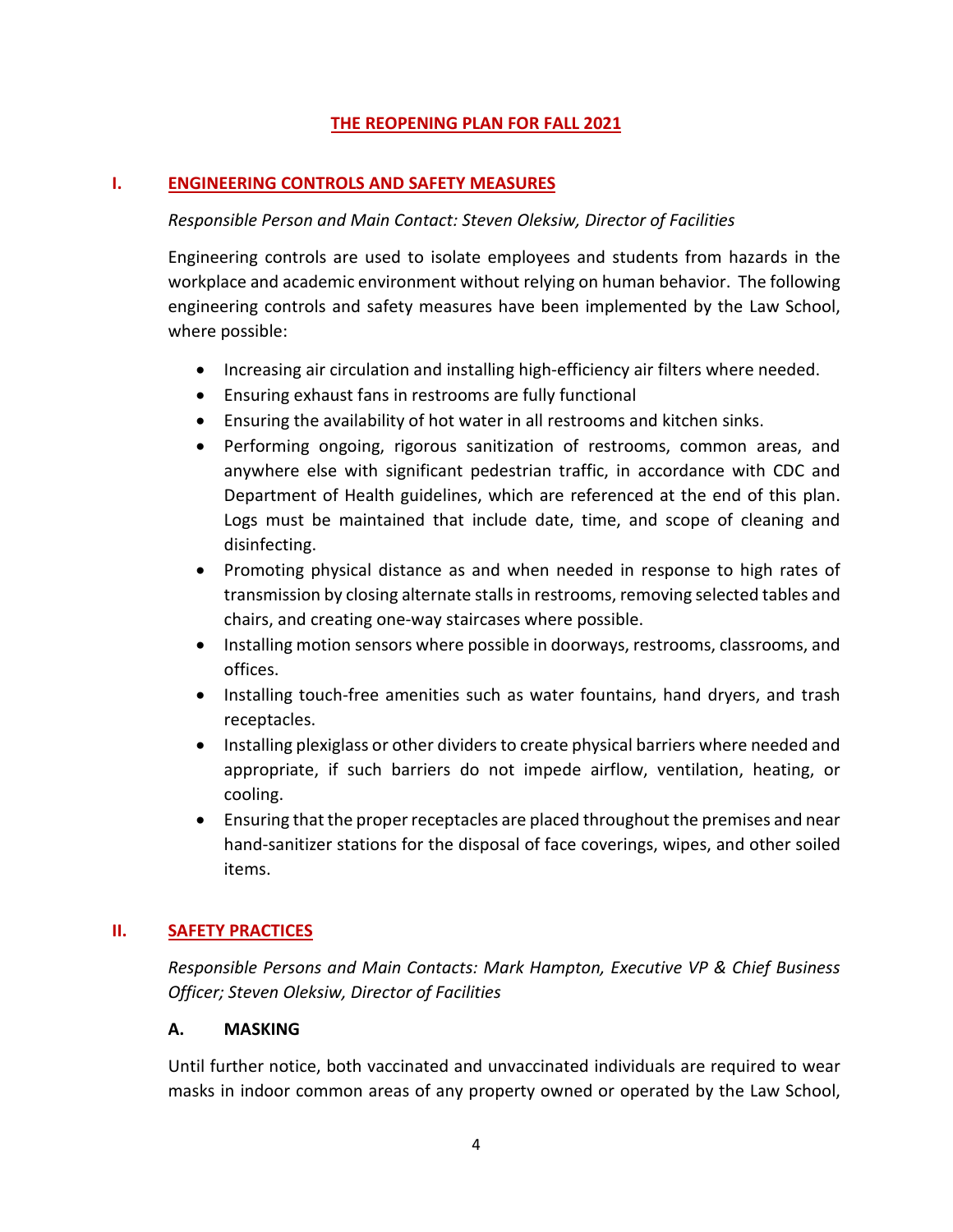including 250 Joralemon Street, Feil Hall (205 State Street), and 148-150 Clinton Street. Common areas include lobbies, hallways, meeting rooms, classrooms, eating spaces, and elevators. Masks do not have to be worn when alone in one's office with the door closed. Employees in cubicles and students studying in carrels or at tables, even when separated by six feet or more, should continue to wear face coverings because of their general exposure to others.

Individuals are permitted to use their own masks, but if they do not have any, the Law School will provide them at no cost to employees and students. Face coverings will be available at the security desks at 250 Joralemon Street, and 205 State Street. Acceptable face coverings include surgical masks and face shields with masks. Anything made of cloth such as a homemade mask, scarf, or bandana is not acceptable. Masks must cover the nose and mouth.

Masks must be cleaned or replaced daily. Please see the CDC guidance on use and cleaning referenced at the end of this Plan. Masks are not to be shared.

Please see the COVID instructional video on the Law School's COVID page for guidance on proper mask wearing.

## **B. HYGIENE, CLEANING, AND DISINFECTION**

#### Hand Hygiene

Employees, students, and visitors must wash or sanitize their hands upon entering the premises, or if they have touched surfaces throughout the day.

Hand soap will be provided in each restroom with running hot water, disposable towels, and a lined garbage can. Only hand soap is effective for soiled hands.

Hand sanitizers will be provided in each open, common area where handwashing with soap may not be available, including entrances, exits, and reception desks. Hand sanitizer must be at least 60% alcohol to be effective in killing the virus.

Handwashing signage will be posted in all restrooms and areas with sinks.

Receptacles marked for the disposal of soiled items must be placed throughout the building.

#### Gloves

Disposable gloves will be available when needed at the security desk at 250 Joralemon Street, 205 State Street, and the 20<sup>th</sup> Floor reception desk at 111 Livingston Street.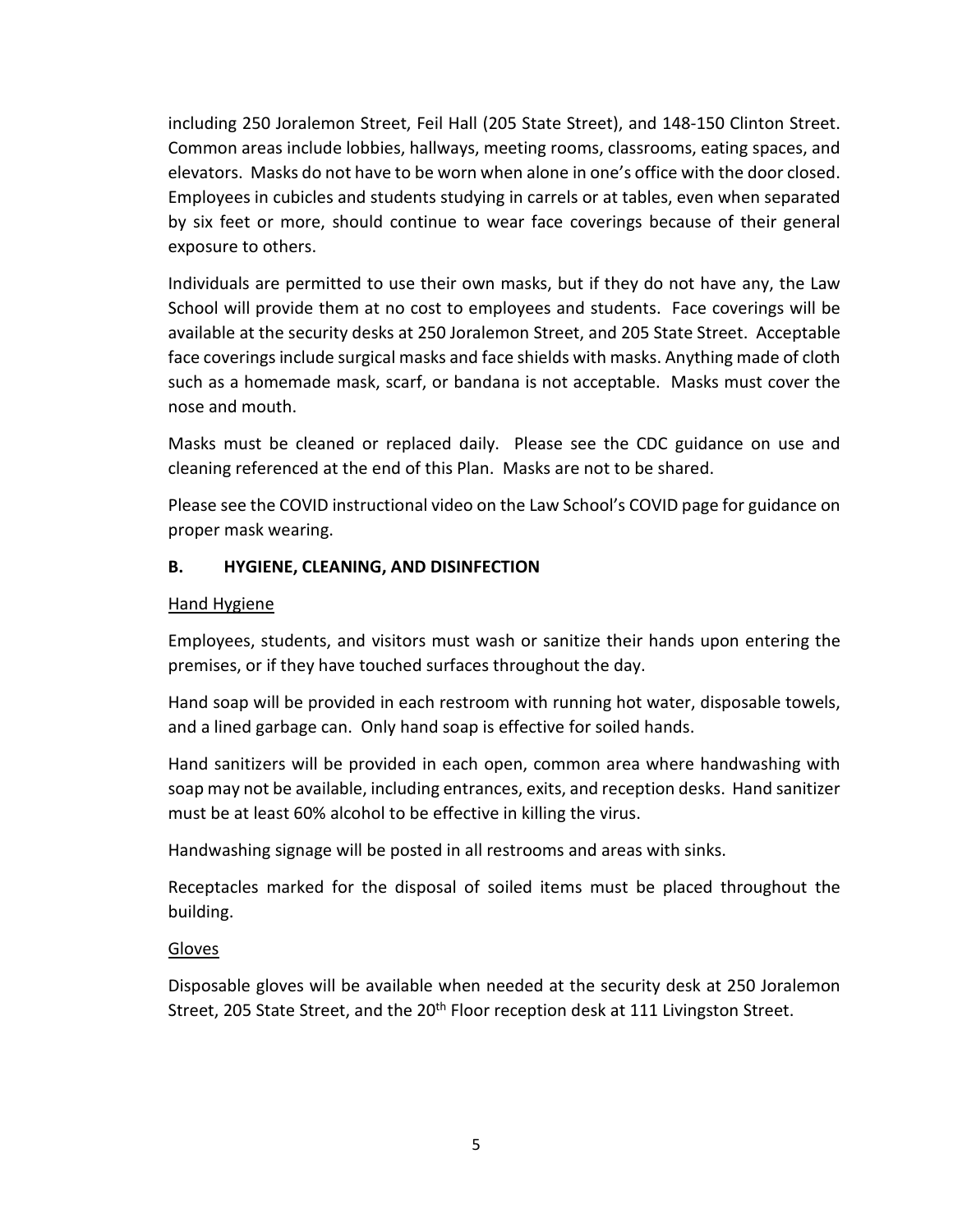## Respiratory Etiquette

Please refer to the COVID instructional video on the Law School's COVID page for proper ways to cover coughs and sneezes. Tissues will be made available throughout the Law School's premises to aid in the practice of respiratory etiquette.

## Surface Cleaning

Wipes and other disinfection supplies will be provided in the building to encourage everyone to disinfect frequently touched surfaces, their materials, tools, workstations, computer stations, printers, keyboards, keypads, telephones, handrails, and doorknobs. These supplies are to supplement, not substitute for, the ongoing rigorous cleaning provided by the facilities and cleaning staff.

## Food Consumption

Food sharing will be prohibited, and food and meals are not to be kept in a refrigerator unless in sealed containers. Meals should be brought from home to minimize contamination issues. All food must be eaten outside, at a secluded workstation or office, or while maintaining proper social distance in designated areas. Individuals who need to eat or drink during class for medical reasons may excuse themselves and do so in a space sufficiently remote from others.

# **III. PHYSICAL DISTANCING**

*Responsible Persons and Main Contacts: Mark Hampton, Executive VP & Chief Business Officer; Stephanie Vullo, General Counsel and Chief Compliance Officer*

# **A. GENERAL RULES; WORKFORCE; CLASSES**

Given the rise of COVID-19 Delta Variant infections, and the lack of knowledge about who is and isn't vaccinated, individuals should continue to practice social distancing, unless it is known that all the individuals in the immediate surroundings are vaccinated. The CDC continues to recommend a social distance of at least six (6) feet apart, regardless of the setting, when outside the home, and when inside the home with a sick individual.

Capacity limits in certain areas will be determined on a case-by-case basis depending on the nature of the gathering, the location of the gathering, and vaccination status. Gatherings will be held in well-ventilated areas.

The Law School will have a hybrid workforce with employees dividing their time between remote and in-person working. The number of days an employee works remotely depends on the needs of the department as determined by the department head. The opportunity to work remotely is not available to essential employees, such as those who work in facilities. The transition to a hybrid workforce will be done in waves, depending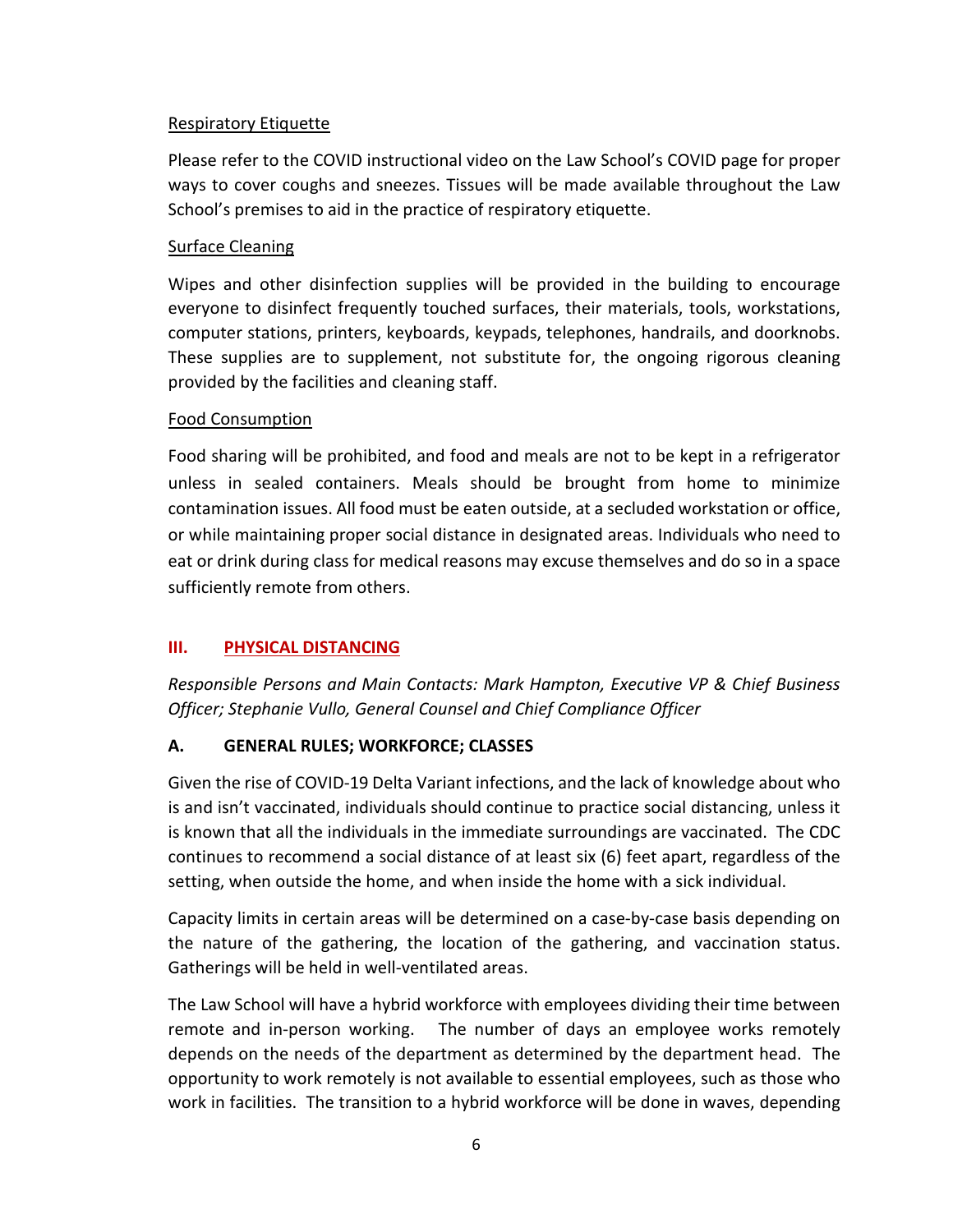on the functions and needs of the department. Hours and shifts will be staggered where appropriate.

For Fall 2021, class instruction to be delivered in person at full capacity until further notice. All students are required to wear masks and the unvaccinated will have designated seating. Separate ingress and egress will be marked for efficient classroom entry and exit, where possible. Students must use hand sanitizer upon entering and exiting the classrooms. Classrooms will be cleaned and disinfected between uses.

# **B. COMMON SPACES**

To reduce bilateral foot traffic, hallways and stairwells will remain one-directional where possible or separated by tape or arrows to keep pedestrians apart when passing each other, and to maintain six feet of distance when walking behind each other. A separate ingress and egress will be designated for individuals entering and leaving the premises.

Distance markers will remain until further notice to denote spaces of six feet in commonly used areas or where people congregate, such as reception areas, cafeterias, waiting areas, and copy rooms. Chairs and tables will either be removed or blocked off to maintain six feet of distance when in use.

# **C. WORKSTATIONS**

Employee seating areas, workstations, and desks must be at least six feet apart in all directions. If employees share workstations, those workstations must be cleaned and disinfected between uses. When distancing is not possible, barriers will be erected in accordance with OSHA guidelines. Barrier options include plexiglass or similar materials, cubicle walls or other impermeable dividers.

All non-essential items must be stored in cabinets or drawers, and not on desks, to limit possible viral transmission. Employees should not share any office or personal items.

# **D. PERSONAL OFFICES**

Masks should be worn when interacting with someone in a personal office unless all individuals in the office are vaccinated. Hands should be washed before entering and after exiting offices, and surfaces should be cleaned and disinfected on a regular basis.

# **E. EVENTS AND MEETINGS**

For Fall 2021, events should be virtual. Permission for in-person events should be made to the Director of Events, Michael Licari, a[t michael.licari@brooklaw.edu.](mailto:michael.licari@brooklaw.edu) Other gatherings (such as student organization meetings) should be conducted remotely when feasible. For any in-person meetings, all attendees must follow mask requirements, and attendees who are not fully vaccinated will need to physically distance.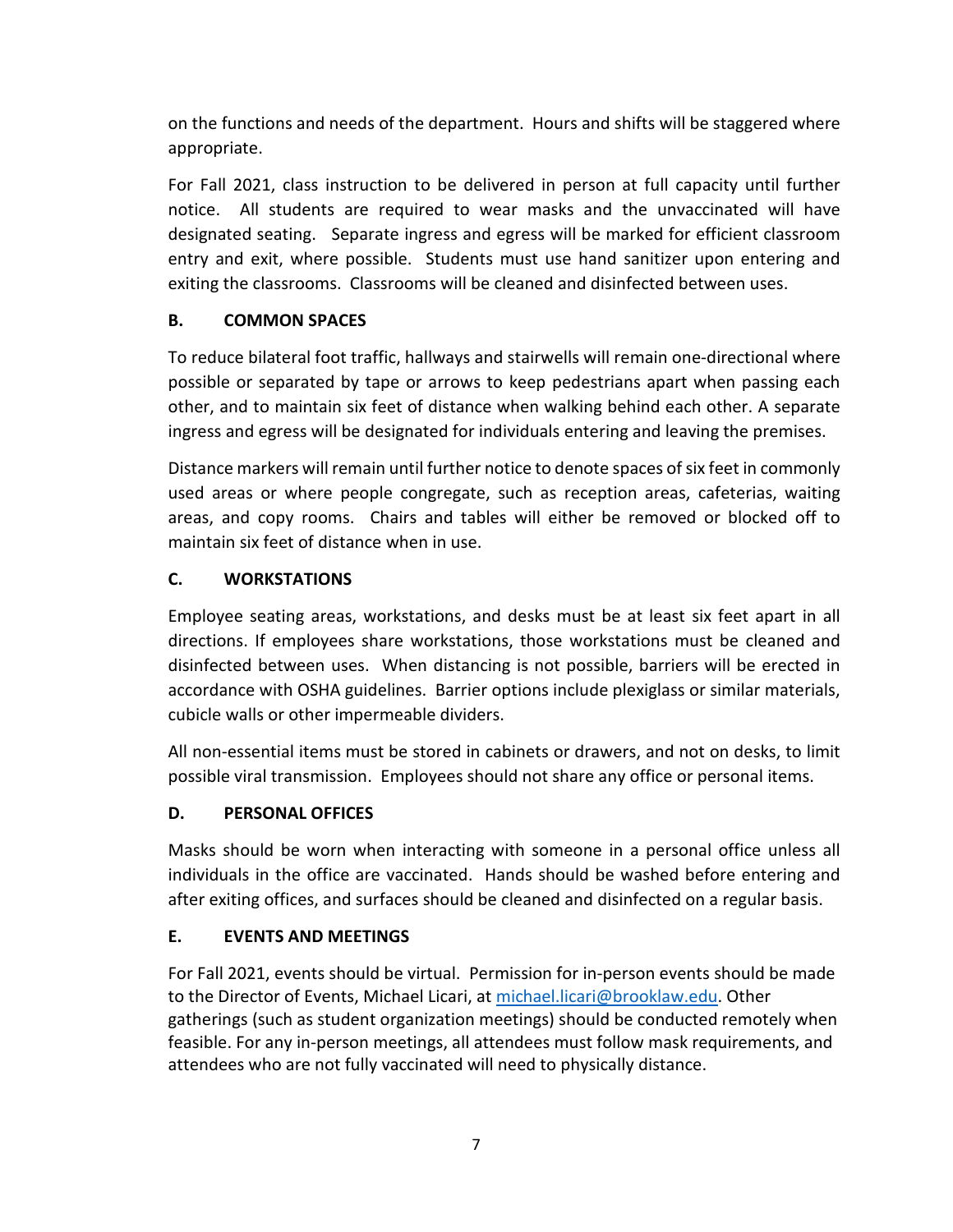A list of attendees for each event or meeting must be submitted to [covidcoordinator@brooklaw.edu](mailto:covidcoordinator@brooklaw.edu) for contact tracing purposes. Individuals who are not members of the BLS community (e.g., invited speakers) may come to campus (for events or otherwise) only with prior approval and must be fully vaccinated. Contact [covidcoordinator@brooklaw.edu](mailto:covidcoordinator@brooklaw.edu) with requests to bring in outside visitors. While mask requirements are in place, food and drink can be served or consumed at BLS events only if physical distancing is possible. Seating arrangements, signs, roped area, and other methods or items will be used to create the necessary distance between in-person participants as required by the CDC Guidance in effect at the time. <sup>[3](#page-7-0)</sup>

# **F. TRAVEL**

CDC recommends avoiding non-essential travel to areas deemed to have high rates of Covid infections. Since New York State has lifted all travel restrictions, CDC guidance should be followed. [https://wwwnc.cdc.gov/travel/notices/covid-3/covid-19.](https://wwwnc.cdc.gov/travel/notices/covid-3/covid-19-) If travel is essential, the CDC recommends being tested before traveling back to the United States self-quarantining for seven days after travel, and being tested 3-5 days after travel. [https://www.cdc.gov/coronavirus/2019-ncov/travelers/infographic/infographic](https://www.cdc.gov/coronavirus/2019-ncov/travelers/infographic/infographic-international-quick-reference.html)[international-quick-reference.html.](https://www.cdc.gov/coronavirus/2019-ncov/travelers/infographic/infographic-international-quick-reference.html)

# **G. DELIVERIES**

For those with secured offices, food deliveries will be left at the security desks for pick up.

All major deliveries will be at the loading dock, limiting contact and exposure to the greatest extent possible, with the use of protective equipment.

# **H. LIBRARY**

The library will be open to the public in Fall 2021 to individuals who have submitted proof of vaccination or if exempt from the vaccination, uploaded a negative PCR test within seven (7) days of entering the premises. Masks must be worn while in the library.

# **I. LAW SCHOOL RESIDENCES**

The Law School's apartment-style residences are located at 205 State Street (known as Feil Hall), and 148-150 Clinton Street. These residences are subject to all the rules, requirements, and protocols regarding engineering and environmental controls, safety practices (including frequent cleaning and sanitizing), and physical distancing stated herein, where applicable. roommates are considered members of the same household

<span id="page-7-0"></span><sup>&</sup>lt;sup>3</sup> Rooms for approved in-person events and meetings must be booked through the room reservation system on BLSConnect. The correct space for the event will be determined based on the ability to maintain physical distancing and other factors, depending on the event.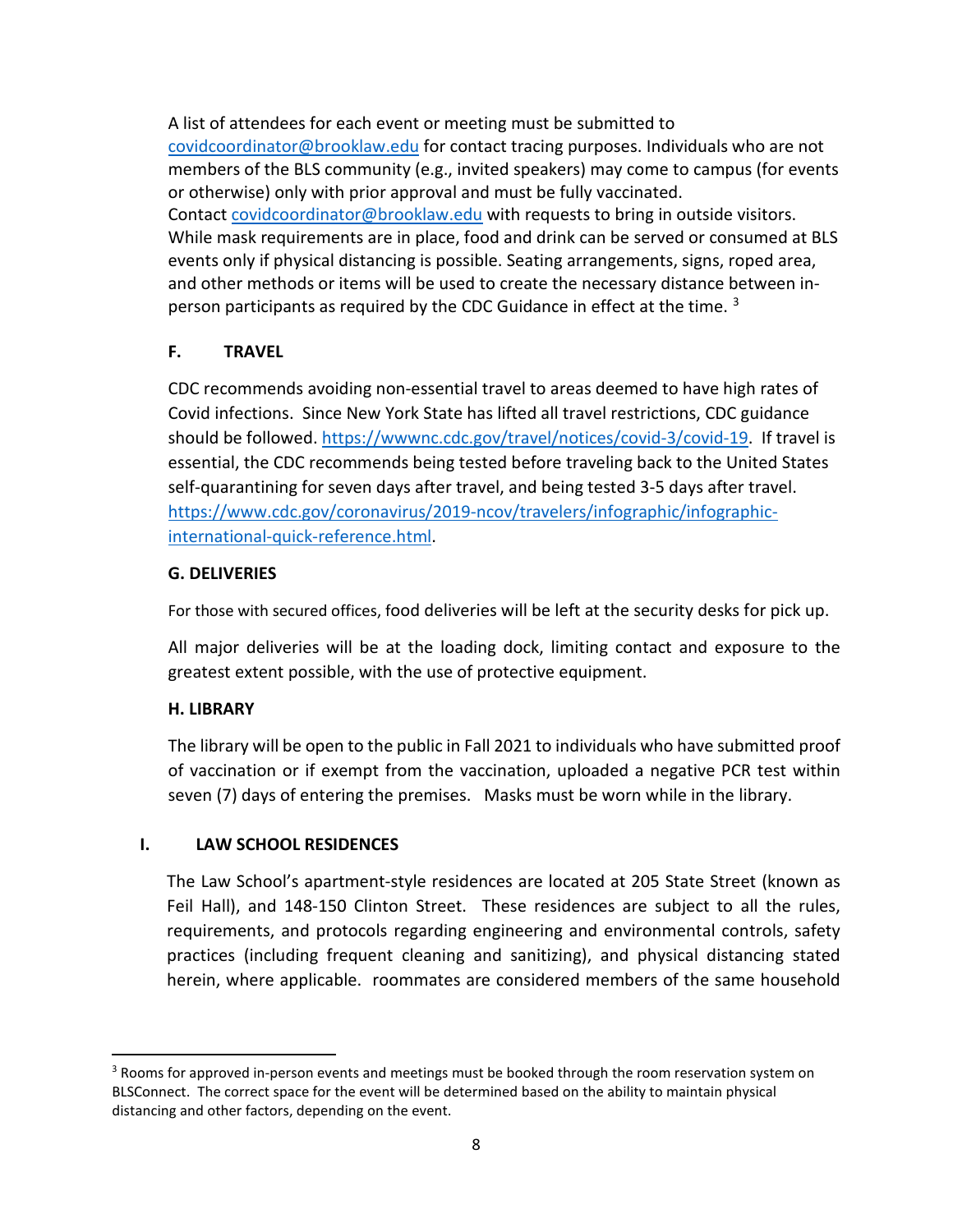and are not mandated to maintain physical distancing or wear face coverings unless the individuals so choose.

For 2021-22, all residents must be vaccinated unless they have obtained a religious or medical exemption. Any unvaccinated person (an approved guest or those who have a religious or medical exemption or who are not yet fully vaccinated) must always wear masks in shared spaces and practice social distancing until further federal, state, or local guidance is released.

Common Areas – Masks must be worn outside of the apartments in the common areas, elevators, lobbies, laundry room, and when visiting other residents, until further notice. Social distancing of at least six feet should be maintained.

Apartments – Residents are responsible for cleaning and sanitizing their apartments according to the CDC and Department of Health Guidelines listed at the end of this Plan.

Moving In and Out – The moving in and moving out process will be staggered to reduce crowd density. Online check-in will be made available to minimize the involvement of multiple parties. Only two family members will be allowed to assist a resident moving in and out. The family members must wear face coverings and gloves. Residents should refrain from bringing unnecessary and big items to make cleaning and sanitizing the apartments easier and efficient. Additional moving in details will be released as soon as possible.

Additional protocols specific to Feil Hall are as follows:

Mail Area– No more than five (5) residents will be permitted in the mail area at any given time. Residents must wear face masks and maintain a distance no than less than six feet away from each other while in this area.

Laundry Room – The Laundry Room will remain open for twenty-four (2[4](#page-8-0)) hours<sup>4</sup>. Only ten (10) residents at a time are permitted in the laundry room. Residents must wear masks and practice social distancing while in the Laundry Room.

Package Deliveries – Residents will use Building Link to sign for packages remotely before picking them up.

Geraldo's – Residents must wear masks and practice social distancing while in Geraldo's.

Visitor Policy for Vaccinated Guests - Fully vaccinated guests do not need prior approval to visit provided the guests provide the front desk security officer with a photo ID and a copy of the vaccination card or if a NY resident, a photo ID and their [Excelsior Pass.](file://facstaff/GC/COVID-19/Reopening%20after%20COVID/Reopening%20Plan/2021/Excelsior%20Pass) Visitors must also complete the Covid health screening.

<span id="page-8-0"></span><sup>4</sup> The Laundry Room is monitored by close-circuit camera.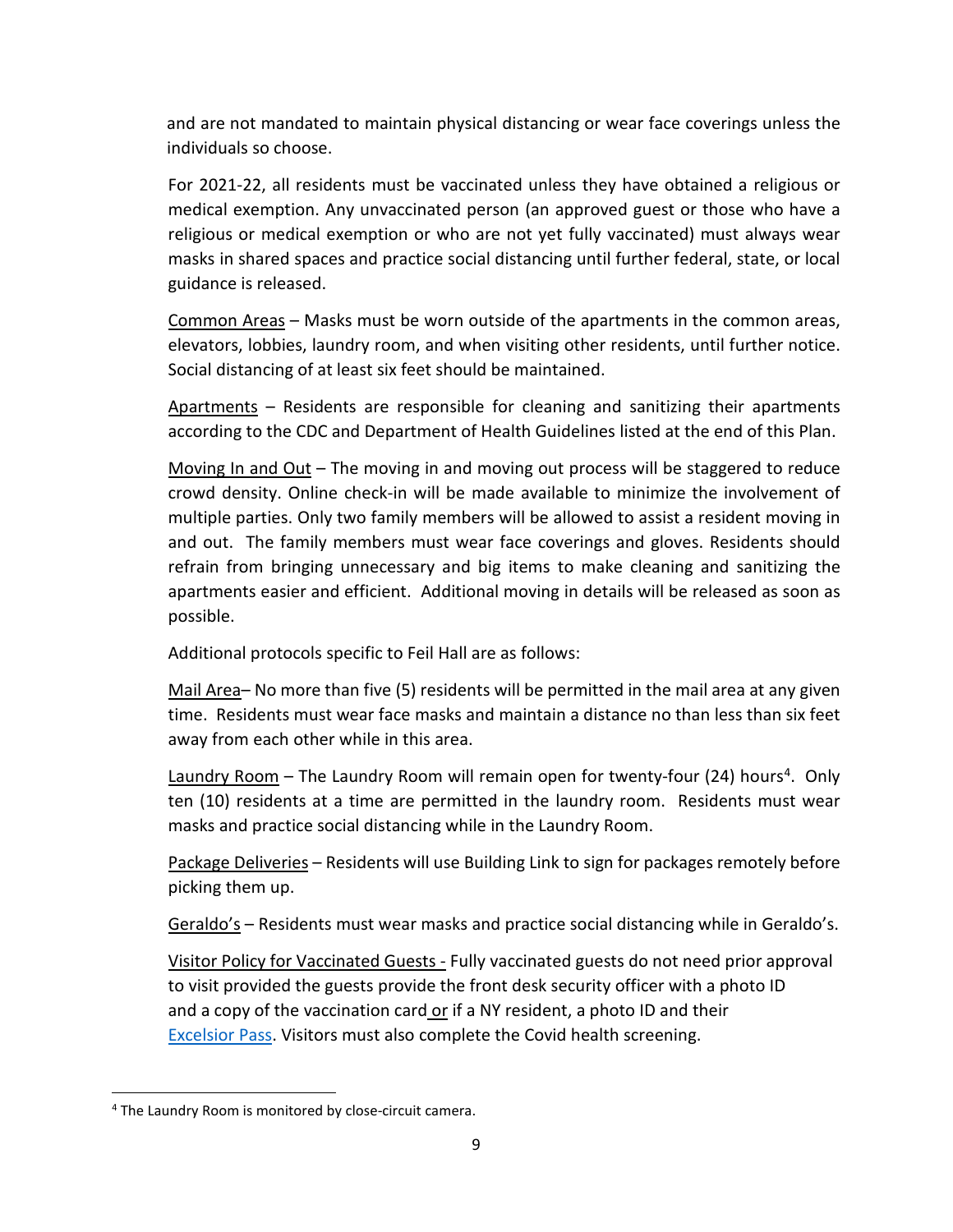Visitor Unvaccinated Guests – Unvaccinated guests require prior approval and must provide proof of a negative PCR Covid test taken within **72 hours** of the visit. Please email guest requests and the results of the guest's negative PCR Covid test to [Fortune.Attardo@brooklaw.edu](mailto:Fortune.Attardo@brooklaw.edu) at least one (1) business day in advance. Guest requests submitted during the weekend will not be approved.

All guests must complete a health screening upon arrival according to the procedures set forth in this Plan. The guests must always remain with the resident, and the resident must ensure that the guest complies with the social distancing and safety protocols set forth in this Plan.

Vendors – All Feil Hall vendors will be subject to health screening and must provide proof of vaccination or a negative PCR Covid test result prior to accessing the premises.

Quarantine – Please see the section on quarantining below. Quarantine apartments at Feil Hall are limited. Students must make alternative plans for 14-day self-quarantine if quarantine quarters at Feil are unavailable.

Non-Compliance – Residents have a duty to other residents in the building to ensure that they all live in a safe environment. Therefore, failure to comply with this Plan and the additional rules for Feil Hall will result in the revocation of the student's housing license.

## **IV. HEALTH PROTOCOLS**

*Responsible Persons and Main Contacts: Mark Hampton, Executive VP & Chief Business Officer; Stephanie Vullo, General Counsel and Chief Compliance Officer*

Anyone who is ill must **STAY HOME.** If one does not feel ill and comes to work or attend classes, when it is permitted, the following protocol will apply.

#### **A. AFFIRMATION OF HEALTH STATUS**

Anyone entering the premises is thereby affirming that:

- 1. To your knowledge, you have not been in close contact in the past 14 days with anyone who has tested positive for COVID-19 or had symptoms of COVID-19;
- 2. you have not tested positive for COVID-19 in the past 14 days;
- 3. you have not experienced any symptoms of COVID-19 in the past 14 days. Symptoms include, but are not limited to:
	- fever over 100 degrees
	- shortness of breath or difficulty breathing
	- chills and/or muscle ache
	- dry cough
	- sore throat
	- loss of taste or smell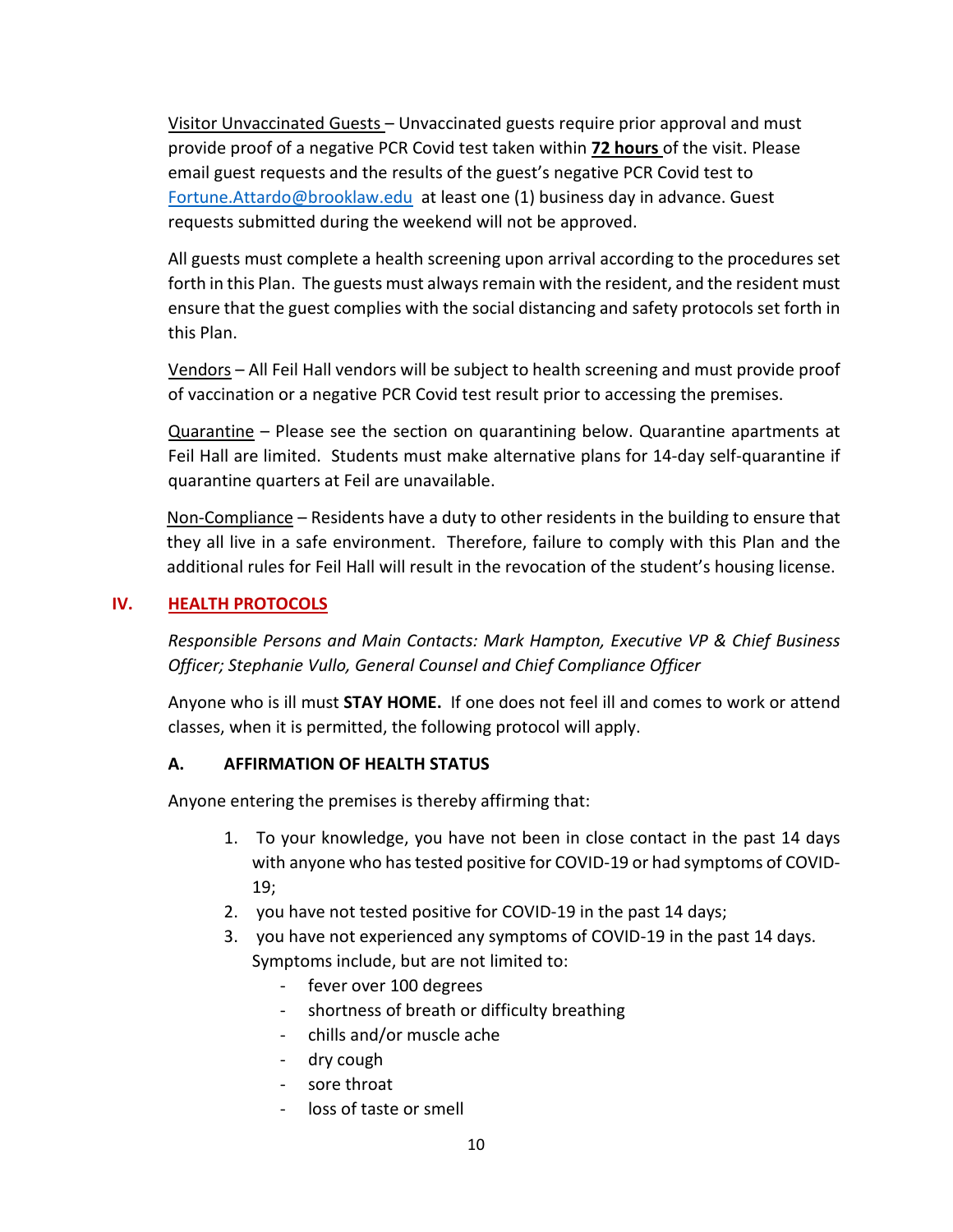- confusion
- bluish face or lips

Employees and students who are suspected of having a fever will have their temperature taken. They may also request to have their temperature taken at the security desk. Employees and students with a temperature reading of 100 degrees or more will be sent home.

We are prohibited from collecting and maintaining records of anyone's temperature readings. We can only record that a temperature was taken.

Information on testing resources will be provided to employees via email and in writing for those unable to quickly access an electronic device. Testing information is also available at the end of this plan.

# **B. MANDATORY VACCINATIONS AND TESTING**

All students, employees, and non-student residents of Feil Hall and the Clinton Street properties must be fully vaccinated and upload proof in the vaccine portal by August 1, 2021 at : [COVID-19 Proof of Vaccination Form.](https://blsconnect.brooklaw.edu/administrative/policies/Pages/Covid-19-Proof-of-Vaccination-Form.aspx) Anyone with a religious or medical exemption must upload a negative PCR Covid test result every Thursday until fully vaccinated or have their identification card deactivated and access denied to 250 Joralemon. The portal to upload test results is located at: [https://blsconnect.brooklaw.edu/administrative/policies/Pages/Covid-19-Test-Results-](https://blsconnect.brooklaw.edu/administrative/policies/Pages/Covid-19-Test-Results-Form.aspx)

[Form.aspx.](https://blsconnect.brooklaw.edu/administrative/policies/Pages/Covid-19-Test-Results-Form.aspx)

# Positive Results

Anyone who has a positive test result will not be permitted on the Law School's premises and will be subject to the protocols below in Section C.

# **B. EMPLOYEES AND STUDENTS WITH COVID SYMPTOMS OR COVID-19**

Employees and students: (1) who have answered "yes" to any of the COVID-19 questions; (2) who begin to experience any of the COVID-19 symptoms – vaccinated or not; or (4) who have been diagnosed with COVID, **MUST** immediately contact the security desk and Louise Cohen at (718) 780-0377, (347) 821-8904, or [covidcoordinator@brooklaw.edu,](mailto:covidcoordinator@brooklaw.edu) and report immediately to a health care provider for testing, an assessment, and possible treatment. Ms. Cohen will report all positive COVID-19 cases to the New York City and New York State Departments of Health.

The affected individual will be immediately isolated from others if they are on the premises, and arrangements will be made to transport the individual to their home or medical provider safely.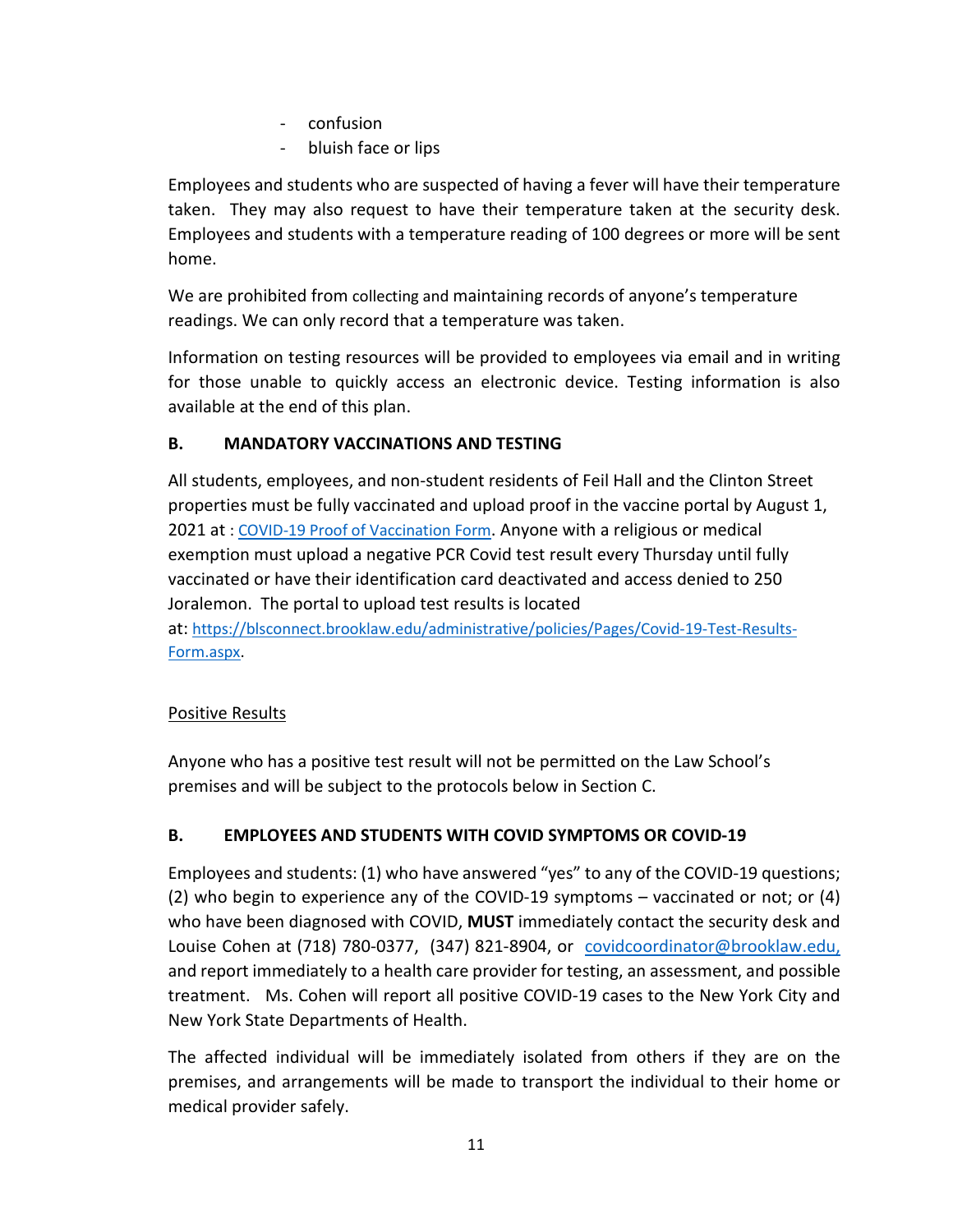If the affected individual was on the premises when experiencing COVID-19 symptoms, all areas with which the individual came into contact will undergo immediate disinfection, and the individuals in those areas at the same time(s) may also have to be quarantined.

# **C. QUARANTINE**

# Unvaccinated

An unvaccinated individual (someone who has a religious or medical exemption or who is not yet fully vaccinated) must quarantine for fourteen days if the individual: (1) has been in close contact (I.e., within six feet for 15 minutes or more during a 24-hour period) with someone who has COVID-19; (2) has COVID-19 symptoms and has not obtained a negative test result; or (3) tests positive for COVID-19, whether symptomatic or not. Watch for fever over 100.4 degrees, shortness of breath, and cough, and stay away from those you live with, especially ones who are a high risk of becoming very ill from COVID-19 due to a pre-existing condition.

# Vaccinated

A fully vaccinated individual does not have to quarantine upon exposure to someone with COVID-19, but should be tested within three to five days after exposure and wear masks. If the test is positive, the vaccinated individual, regardless of whether the individual is symptomatic or asymptomatic, must quarantine for fourteen days.

Students in residential housing who must quarantine can do so at their permanent homes, provided they can safely return to their homes and can isolate from other individuals; in their Law School residential apartments; or if they are unable to quarantine in their apartment because of a shared bathroom and kitchen, which could facilitate the spread of the virus, may quarantine in one of the apartments set aside by the Law School. If no such apartments remain available, the New York City Department of Health has agreed to place quarantined individuals in hotel rooms at the City's expense.<sup>[5](#page-11-0)</sup> Students who need to quarantine should contact Louise Cohen at (718) 780-0377, (347) 821-8904, or [covidcoordinator@brooklaw.edu,](mailto:covidcoordinator@brooklaw.edu) and Fortune Attardo, the Director of Housing, at [fortune.attardo@brooklaw.edu.](mailto:fortune.attardo@brooklaw.edu)

Protocols have been established to assist the quarantined students with food deliveries, mail, laundry, and cleaning supplies, as needed.

Employees and students who have quarantined, or who have been absent due to COVID-19 concerns, must provide medical certification of their ability to return to work or to the

<span id="page-11-0"></span><sup>5</sup> Please call the New York City Department of Health (844) 692-4692 to arrange for a hotel room free of charge.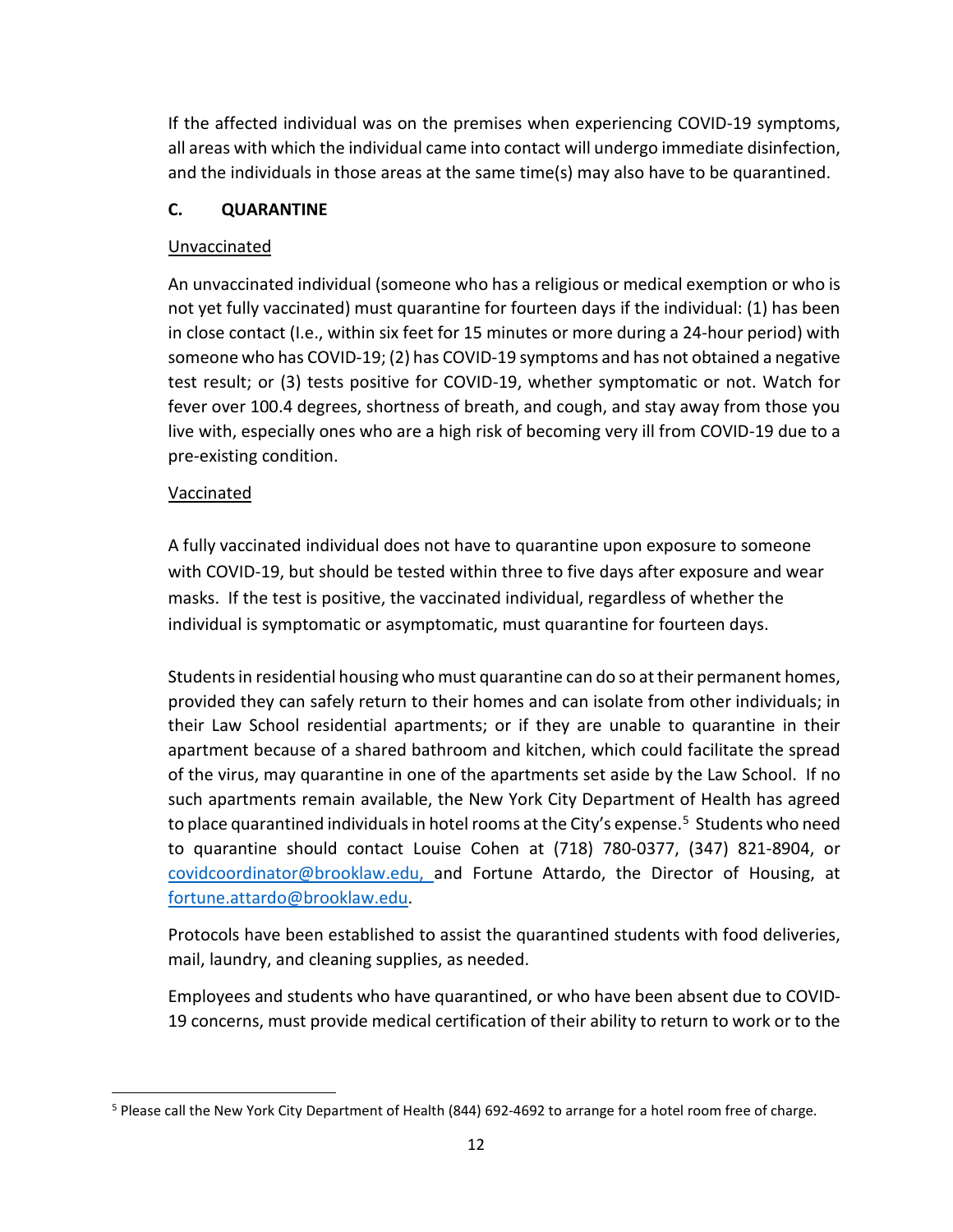classroom if they plan to be on campus. Such certifications must be submitted to Louise Cohen at [covidcoordinator@brooklaw.edu.](mailto:covidcoordinator@brooklaw.edu)

# **D. TRACING AND TRACKING**

To help contain the spread of COVID-19, Louise Cohen (primary contact) and Jungsuh Kim (back-up) have been trained and are responsible for:

(1) informing the New York City Department of Health Tracing and Tracking Unit and the New York State Contact Tracing Program when someone at the Law School tests positive for COVID-19<sup>6</sup>;

(2) providing the contact information of all individuals who entered the site dating back forty-eight (48) hours before the employee, student, or visitor first experienced COVID-19 systems or tested positive, whichever is earlier; and

(3) (a) informing Mark Hampton, the Executive Vice President for Administration & Finance, regarding where the affected individual has been throughout the premises at 250 Joralemon Street and 111 Livingston Street; and

(b) informing Fortune Attardo, the Director of Housing, if the affected individual lives in or has had contact with Feil Hall (205 State Street) or 148- 150 Clinton Street.

The New York City and New York State Departments of Health tracers and trackers identify, trace, and notify all individuals who may have had contact with an employee or student diagnosed with COVID-19.

Individuals who are alerted by the Department of Health are required to self-report to the Law School at the time of notification and are prohibited from returning to the Law School until they have self-quarantined.

# **V. SHUTDOWN PROCEDURES**

*Responsible Persons and Main Contacts: Michael Cahill, President and Dean; Christina Mulligan, Vice Dean; Mark Hampton, Executive VP & Chief Business Officer*

All non-essential in-person work and academic activity will cease at 250 Joralemon Street and all essential operations and academic instruction will be conducted remotely, when:

1. Based on the number of COVID-19 cases, or using other health-related criteria, the New York City or New York State Department of Health orders the cessation of all in-

<span id="page-12-0"></span> $6$  Confidentiality will be maintained as required by federal, state, and city laws and regulations. All medical information will be maintained in a secure manner separate from student records and personnel files and shared only with the public health agencies as required by law.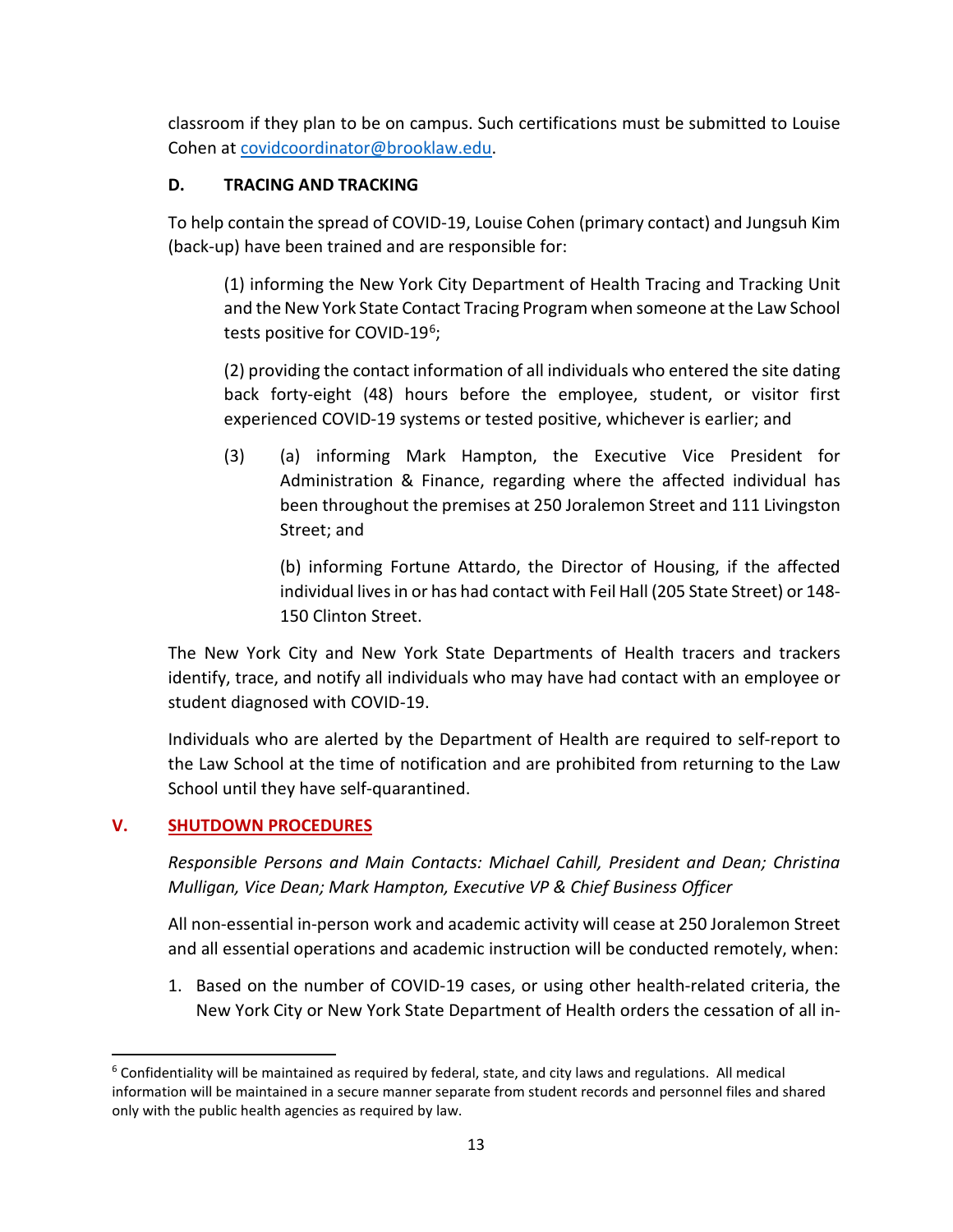person activities at Brooklyn Law School to contain the transmission of COVID-19 among students and employees; or

2. Local, State, or Federal action mandates a reduction in the workforce and a public quarantine.

The cessation of all operations will not apply to essential personnel,  $^7$  $^7$  who will have a minimal presence at the Law School to sufficiently protect and maintain the physical premises.

The building at 250 Joralemon Street will be disinfected and cleaned before closure and access will be restricted to security and facility personnel.

The student residences at 205 State Street and 148-150 Clinton Street will remain open and students who elect to remain in their apartments will follow quarantine procedures and all other relevant measures in this Plan.

Notification of any shutdown or other modification of operations will be transmitted to the Law School community by the President and Dean of the Law School, Michael Cahill, who will work with External Affairs and any other relevant members of the administration to swiftly communicate notice.

#### **VII. MANDATORY COMPLIANCE**

*Responsible Persons and Main Contacts: Mark Hampton, Executive VP & Chief Business Officer; Stephanie Vullo, General Counsel and Chief Compliance Officer*

Employees and students must comply with this State-mandated Plan and the Federal and State protocols. Failure to observe this Plan will be investigated and disciplinary action may be pursued if warranted. The failure of residential students to comply with the Law School's COVID-19 protocol may result in the cancellation of their housing licenses.

Failure to comply with this State-mandated Plan may also expose the Law School to fines of up to \$10,000 for failing to follow physical distancing protocols after State inspection.

Any complaints regarding non-compliance with the Reopening Plan should be directed to the Responsible Persons listed for each section or any member of the Core COVID-19 Team.

<span id="page-13-0"></span> $7$  "Essential personnel" includes security, facility operations, maintenance, and information technology.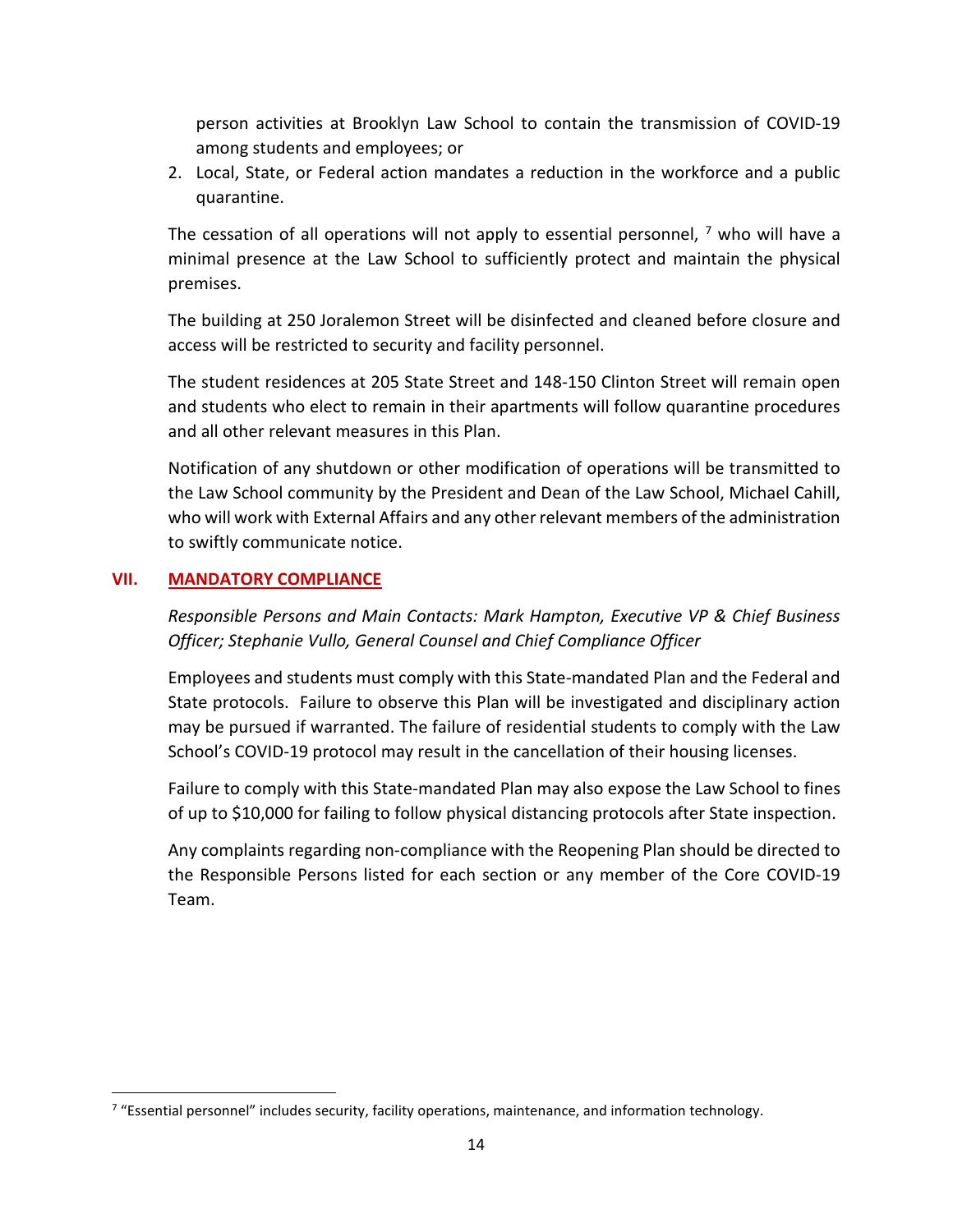## **VIII. EDUCATION AND COMMUNICATIONS**

*Responsible Persons and Main Contacts: Mark Hampton, Executive VP & Chief Business Officer; Stephanie Vullo, General Counsel and Chief Compliance Officer; Clorinda Valenti, Executive Director of Communications*

The Brooklyn Law School COVID-19 page on the BLS website will provide updated COVID19 information at [www.brooklaw.edu](http://www.brooklaw.edu/) and host the Covid Training Video.

Periodic email reminders on safe practices will continue to be communicated to the BLS Community along with a list of resources.

Signage on prevention, safe practices, and other guidance will be posted through the premises owned and operated by Brooklyn Law School.

#### **IX. COVID RESOURCES**

New York State Department of Health COVID-19 Website. [https://coronavirus.health.ny.gov/home.](https://coronavirus.health.ny.gov/home)

Centers for Disease Control and Prevention COVID-19 Website. [https://www.cdc.gov/coronavirus/2019-ncov/index.html.](https://www.cdc.gov/coronavirus/2019-ncov/index.html)

Occupational Safety and Health Administration COVID-19 Website. [https://www.osha.gov/SLTC/covid-19.](https://www.osha.gov/SLTC/covid-19)

CDC Interim Guidance for Preventing the Spread of COVID-19 in Homes and Residential Communities. [www.cdc.gov/coronavirus/2019ncov/hcp/guidance-prevent-spread.html.](http://www.cdc.gov/coronavirus/2019ncov/hcp/guidance-prevent-spread.html)

CDC Guidance for Cleaning and Disinfection. [https://www.cdc.gov/coronavirus/2019](https://www.cdc.gov/coronavirus/2019-ncov/community/pdf/Reopening_America_Guidance.pdf) [ncov/community/pdf/Reopening\\_America\\_Guidance.pdf.](https://www.cdc.gov/coronavirus/2019-ncov/community/pdf/Reopening_America_Guidance.pdf)

CDC Guidance on Face Coverings. [https://www.cdc.gov/coronavirus/2019](https://www.cdc.gov/coronavirus/2019-ncov/prevent-getting-sick/cloth-face-cover.html) [ncov/prevent-getting-sick/cloth-face-cover.html.](https://www.cdc.gov/coronavirus/2019-ncov/prevent-getting-sick/cloth-face-cover.html)

CDC Guidance on Protecting Yourself When Using Transportation. [https://www.cdc.gov/coronavirus/2019-ncov/daily-life-coping/using](https://www.cdc.gov/coronavirus/2019-ncov/daily-life-coping/using-transportation.html)[transportation.html.](https://www.cdc.gov/coronavirus/2019-ncov/daily-life-coping/using-transportation.html)

DOH COVID-19 Testing, which will help you find a testing site near you. [https://coronavirus.health.ny.gov/covid-19-testing.](https://coronavirus.health.ny.gov/covid-19-testing)

CDC COVID-19 Symptoms. [https://www.cdc.gov/coronavirus/2019](https://www.cdc.gov/coronavirus/2019-ncov/about/symptoms.html) [ncov/about/symptoms.html.](https://www.cdc.gov/coronavirus/2019-ncov/about/symptoms.html)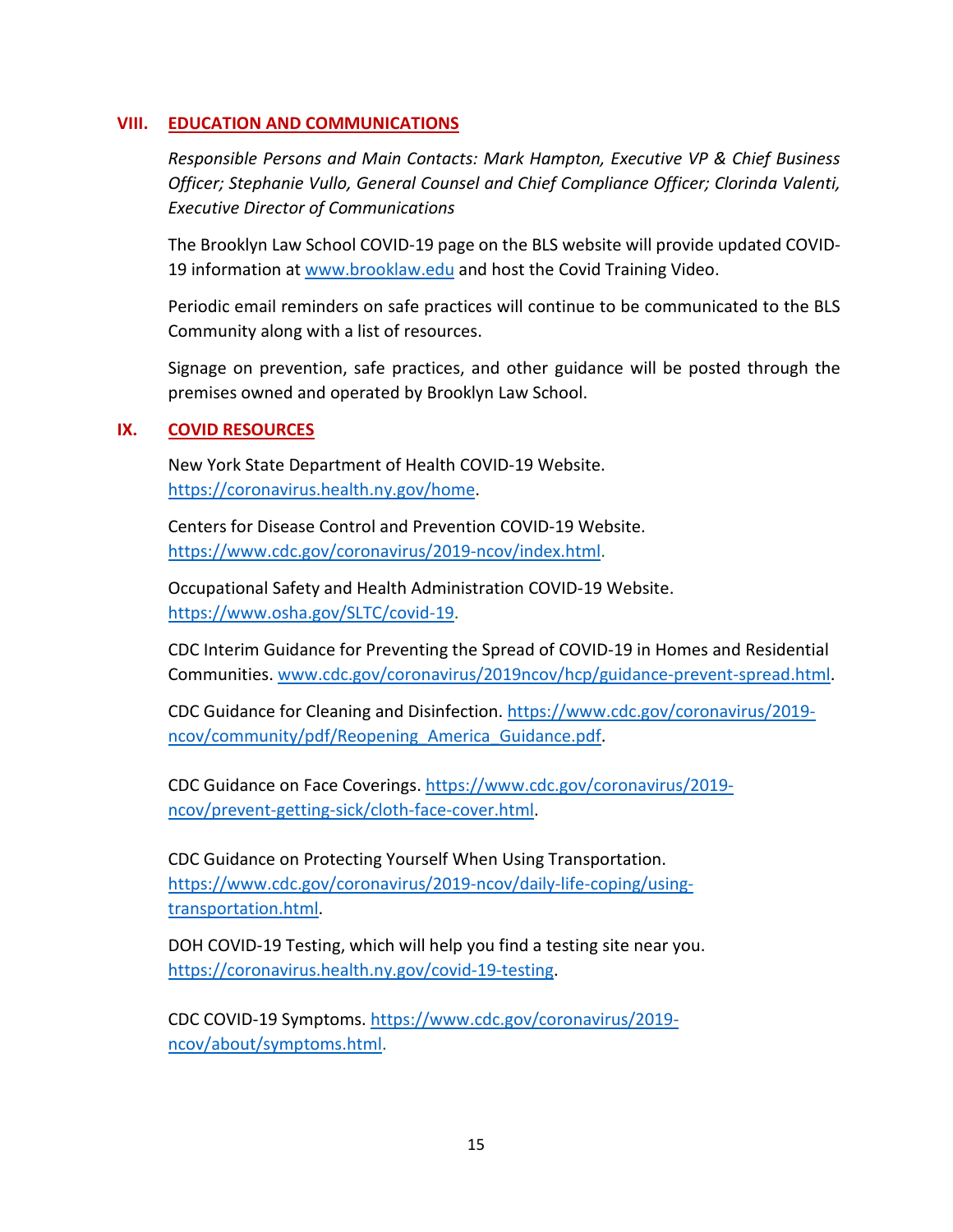## **X. VACCINATION SITES**

[Schedule Pharmacy Appointment | Enter Location | Walgreens](https://www.walgreens.com/pharmacy/schedule-appointment.jsp?ext=msnFY21_Routine+Immunization_NB_BMMRoutine+Immunization_NB_General_BMM_%2Bvaccination&gclid=5f3f758c990b1513dc9c14a0a8783df9&gclsrc=3p.ds&&gclid=5f3f758c990b1513dc9c14a0a8783df9#/location)

[Vaccines & Immunizations | Immunization Schedule | CVS Pharmacy](https://www.cvs.com/immunizations/get-vaccinated?cid=ps_imm&gclid=8bcad8f38c101c683897b9dfbd637784&gclsrc=3p.ds&msclkid=8bcad8f38c101c683897b9dfbd637784)

[NYC COVID-19 Vaccine Finder](https://vaccinefinder.nyc.gov/)

[COVID-19 Vaccines at NYC Health + Hospitals | NYC Health + Hospitals \(nychealthandhospitals.org\)](https://www.nychealthandhospitals.org/covid-19-vaccines/)

[Vaccine Command Center -](https://www1.nyc.gov/site/coronavirus/vaccines/covid-19-vaccines.page#walk-up-sites) Coronavirus (nyc.gov)

[WHERE TO GET THE COVID-19 VACCINE –](https://bronxboropres.nyc.gov/health-human-services/coronavirus/covidvaccine/) THE BRONX – The Office of The Bronx Borough President Ruben [Diaz Jr. \(nyc.gov\)](https://bronxboropres.nyc.gov/health-human-services/coronavirus/covidvaccine/)

#### **XI. FREE TESTING RESOURCES**

**[Housing Works Downtown Brooklyn Health Center](https://healthcare.housingworks.org/services/primary-care)** [120 Lawrence Street, Brooklyn, NY 11201](https://maps.google.com/?q=120%20Lawrence%20Street,%20Brooklyn,%20NY%2011201) [\(718\)277-0386](tel:7182770386) Free Diagnostic Testing

**[CityMD Urgent Care-](https://www.citymd.com/) Cobble Hill** [228-230 Court St, Brooklyn, NY 11201](https://maps.google.com/?q=228-230%20Court%20St,%20Brooklyn,%20NY%2011201) [\(718\) 280-5362](tel:(718)%20280-5362) Free Diagnostic Testing (Third-Party Verified) Screening Required

#### **CityMD- [Brooklyn Heights](https://www.citymd.com/)**

[135 Montague St, Brooklyn, NY 11201](https://maps.google.com/?q=135%20Montague%20St,%20Brooklyn,%20NY%2011201) [\(646\) 346-7918](tel:(646)%20346-7918) Free Diagnostic Testing (Third-Party Verified) Screening Required

#### **[CityMD Urgent Care -Boerum H](https://www.citymd.com/urgent-care-locations/ny/brooklyn/boerum-hill/009)**ill

[457 Atlantic Ave, Brooklyn, NY 11217](https://maps.google.com/?q=457%20Atlantic%20Ave,%20Brooklyn,%20NY%2011217) [\(718\) 530-1144](tel:(718)%20530-1144) Free Diagnostic Testing (Third-Party Verified) Screening Required

#### **[NYC Health + Hospitals/Gotham Health, Cumberland](https://www.nychealthandhospitals.org/covid-19-testing-sites/?redirect¬ification)**

[100 North Portland Avenue, Brooklyn, NY 11205](https://maps.google.com/?q=100%20North%20Portland%20Avenue,%20Brooklyn,%20NY%2011205) [\(844\) 692-4692](tel:(844)%20692-4692) Free Diagnostic Testing (Third-Party Verified) Screening Required **NYC Health + [Hospitals/Gotham](https://www.nychealthandhospitals.org/eastnewyork) Health, East New York** 2094 Pitkin Avenue Brooklyn, New York 11207 718-388-5889 Monday – Friday, 9 a.m. – 3:30 p.m. No appointments necessary